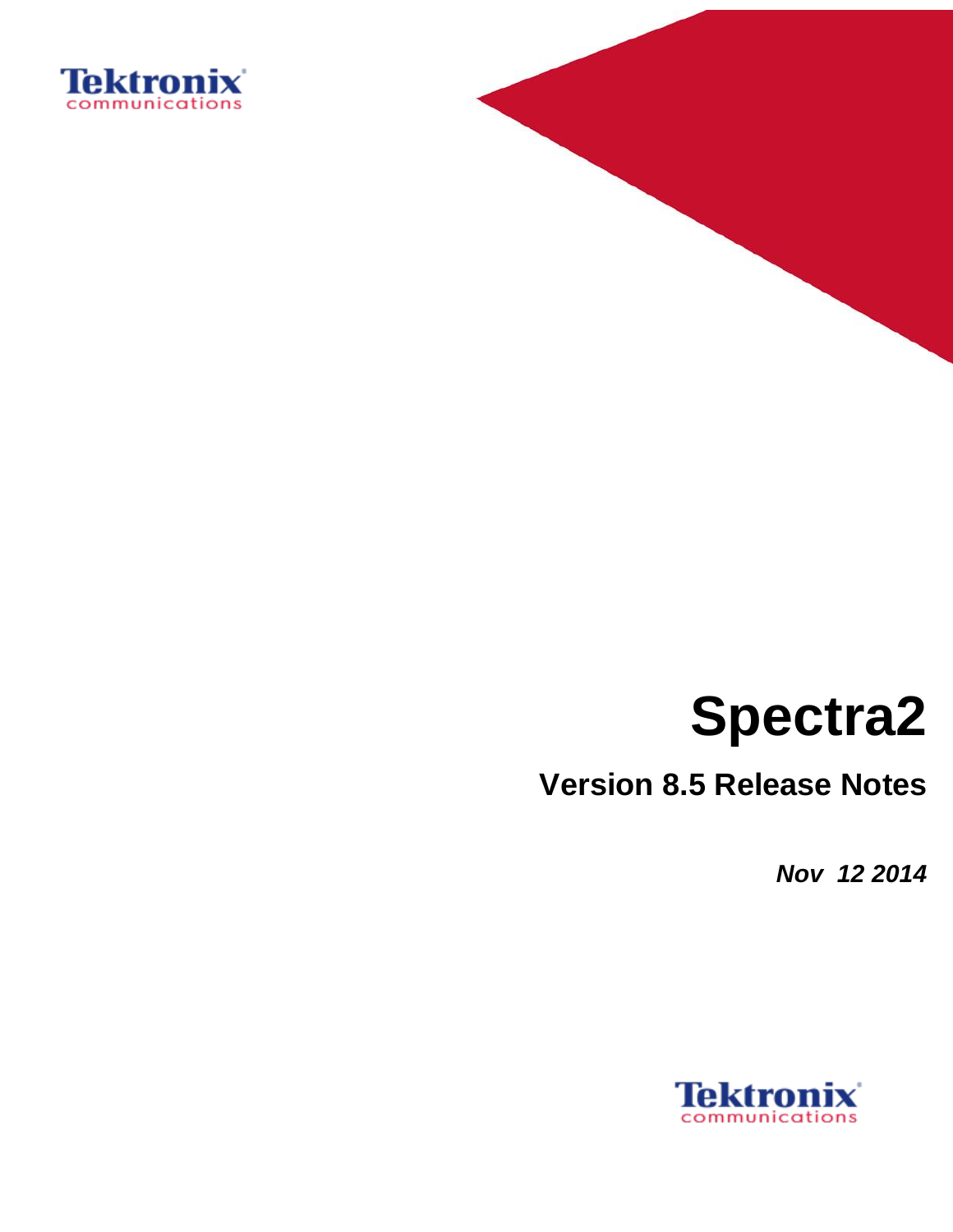**Copyright © 2014 Tektronix Communications, Inc.** All rights reserved. Printed in the USA. Tektronix products are covered by U.S. and foreign patents, issued and pending. Information in this publication supersedes that in all previously published material. Specification and price change privileges reserved. TEKTRONIX and TEK are registered trademarks of Tektronix, Inc. All other trade names referenced are the trademarks of the service marks, trademarks, or registered trademarks of their respective companies.

No portion of this document may be copied, photocopied, reproduced, translated, or reduced to any electronic medium or machine form without prior consent in writing from Tektronix Communications, Inc. The information in this document is subject to change without notice and does not represent a commitment on the part of Tektronix Communications, Inc.

Tektronix Communications, Inc 3033 W President George Bush Highway Plano, TX 75075 USA 469-330-4000 (voice) www.tekcomms.com/spectra2 (URL)

#### **Contacting Customer Support for Upgrades and Decodes** For additional information about this release, upgrades, or to request decodes, contact:

#### **Technical Assistance Center (TAC) – Plano, Texas USA**

Serves North America, South America, Latin America, Asia, UK, Europe, Middle East, Pacific Rim and Africa.

469-330-4580 (Customer Support voice) 469-330-4617 (Customer Support fax) [tektronix-nd-tac-us@tekcomms.com\(](mailto:tektronix-nd-tac-us@tekcomms.com)Customer Support e-mail)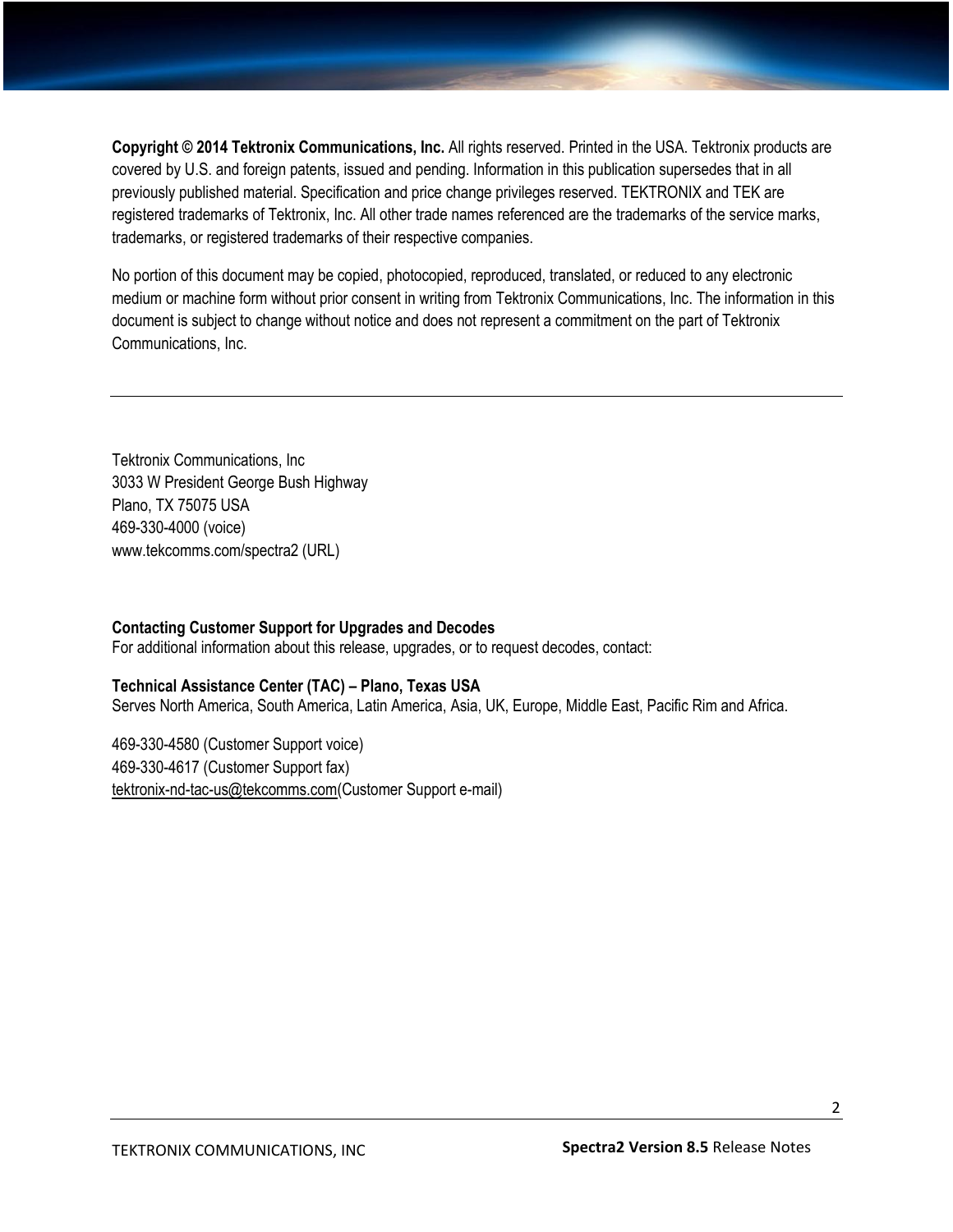# **Table of Contents**

| 1              |     |                                                                               |
|----------------|-----|-------------------------------------------------------------------------------|
| $\overline{2}$ |     |                                                                               |
|                | 2.1 |                                                                               |
|                | 2.2 |                                                                               |
|                | 2.3 | Diameter Testing: Support for SLh and SLg Location Based Service interfaces 5 |
| 3              |     |                                                                               |
|                | 3.1 |                                                                               |
|                | 3.2 |                                                                               |
|                | 3.3 |                                                                               |
|                | 3.4 |                                                                               |
| 4              |     |                                                                               |
|                | 4.1 |                                                                               |
|                | 4.2 |                                                                               |
|                | 4.3 |                                                                               |
|                | 4.4 |                                                                               |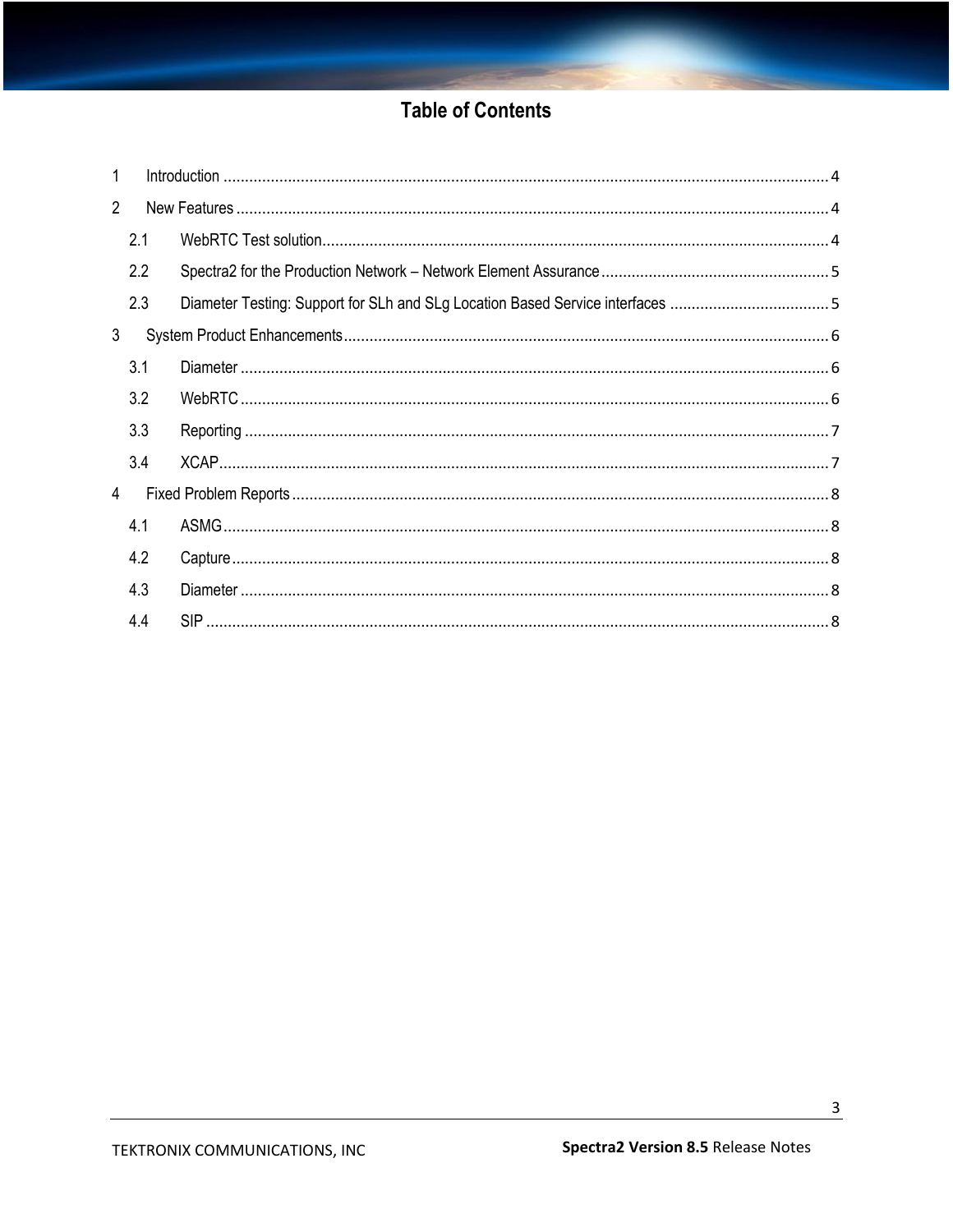# <span id="page-3-0"></span>**1 Introduction**

This document contains information pertaining to the Spectra2 version 8.5 release. This information is intended for individuals who are responsible for installing, deploying, using or supporting Spectra2. This release contains introduction of new features and fixes to some major and minor issues listed.

#### <span id="page-3-1"></span>**2 New Features**

#### <span id="page-3-2"></span>**2.1 WebRTC Test solution**

Spectra2 v8.5 introduces support for validating vendor independent WebRTC gateway solutions. These gateways can be collocated with other existing core network nodes such as CSCF, Media Gateways or standalone implementations functioning as Web Servers and Media Interworking/Proxy/Relay functions. WebRTC standardizes the media exchange between endpoints by dictating codecs , NAT/Firewall handling and Security negotiation. Session establishment on the other hand is not standardized and multiple options are implemented by different vendors. Spectra2 addresses the non-standard aspect of it by allowing flexible signaling in the way of HTTP and JSON. Examples of the supported signaling and media mechanisms are:

- ICE/STUN integrated support
- SDES and DTLS SRTP
- G711/H.264 standard audio and video codecs and support for OPUS and VP8 with Inject Raw
- HTTP/HTTPS with JSON and JSON/Websocket programmable signaling mechanisms

|                                                                                                   | $\bullet$<br><b>Web Server</b>                      | <b>SIP Server</b>                                                    |
|---------------------------------------------------------------------------------------------------|-----------------------------------------------------|----------------------------------------------------------------------|
| <b>HTTPS GET</b><br>200 OK (HTML5/CSS/JavaScript)<br>HTTPS (SDP object M)<br>HTTPS (SDP object S) | INVITE (SDP M)<br>200 OK (SDP S)<br><b>ACK</b>      | <b>REGISTER</b><br>200 OK<br>INVITE (SDP M)<br>200 OK (SDP S)<br>ACK |
|                                                                                                   | <b>ICE Hole Punching</b><br><b>Key Negotiation</b>  |                                                                      |
| HTTPS (close)                                                                                     | <b>Secure Media Session</b><br><b>BYE</b><br>200 OK | <b>BYE</b><br><b>200 OK</b>                                          |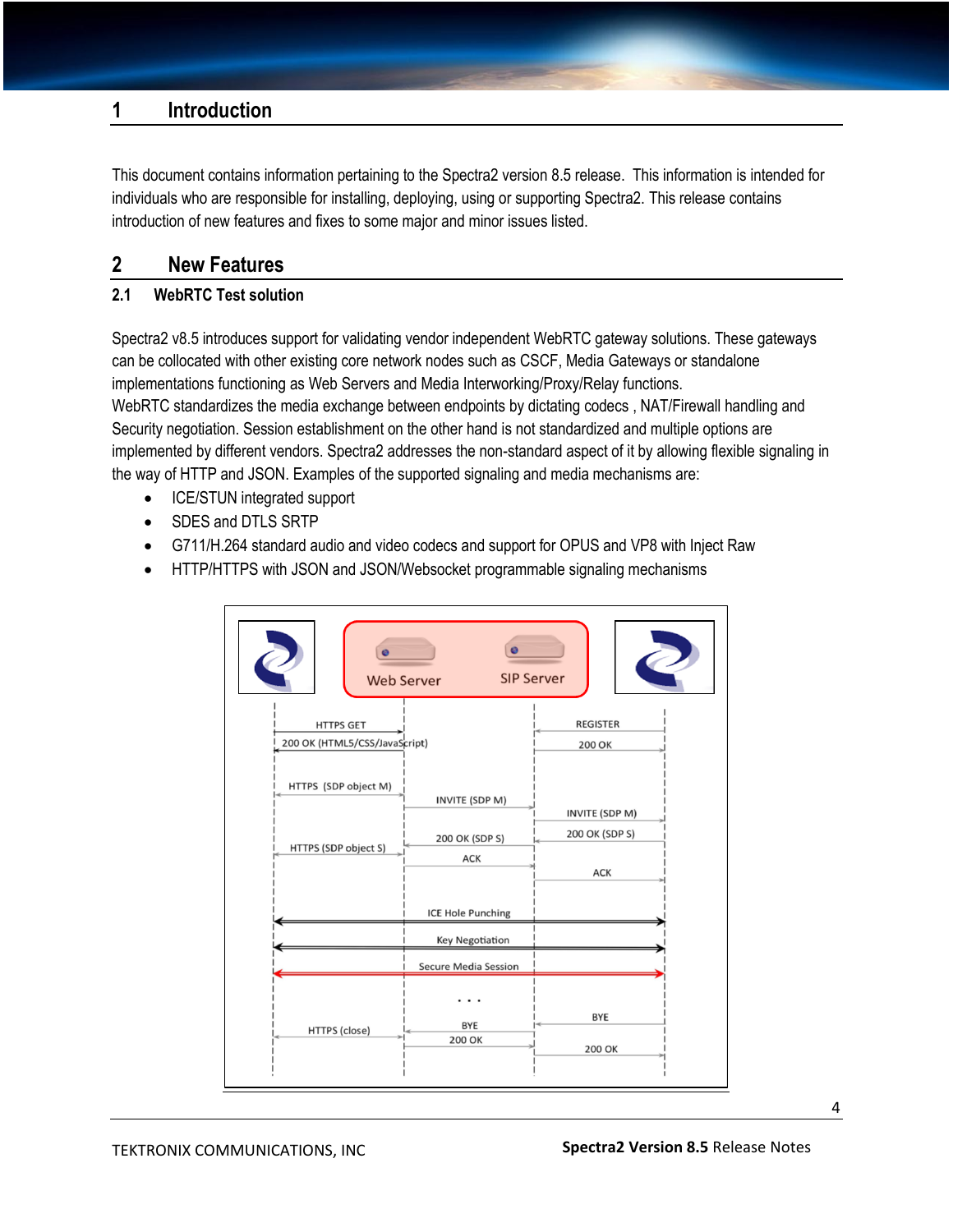#### <span id="page-4-0"></span>**2.2 Spectra2 for the Production Network – Network Element Assurance**

Spectra2 now extends into the production (live) network with a new powerful function that validates the hardware and software functionality of a given element. The most common use case considers media issues. Many carriers suffer from voice and video quality issues in the form of one-way audio, poor transcoding, dropout, and more. High order monitoring tools can detect these problems but they frequently do not have the power to effectively troubleshoot them because they do not control the signaling and the media. Consequently, Spectra2 has been modified to provide a means of thoroughly exercising every physical and virtual resource on a given element to prove that the element is functioning properly or to prove that it is not functioning properly. For example in a Media Gateway, Spectra2 can generate a series of calls with signaling and media to validate every physical port, board, and DSP as well as the algorithms that perform transcoding thus giving the carrier a clear view of exactly what is and what not working properly on that given MGW.

The new capability includes a detailed report that provides detail on every test call that went through the MGW and yields data on call control quality as well as media quality. These new reports give the user the option to generate individual records on a per call leg basis which include signaling and media details such as Date/Time, Duration, Calling/Called parties, RTP QoS details as well as flexible custom fields which are defined in the scripts and can contain ANY details available in the signaling via a GET command.

This new reporting capability effectively enables a complete Active Test solution for any production network where Spectra2 simulated endpoints are placed in strategic points of the network and can launch calls in a controlled manner to evaluate cases such as:

- Network/Destination reachability;
- Media Quality issues such as One-way audio, Excessive Packet Loss and others

Reports are created and stored on the server and can be split into multiple files based on number of records collected. These are CSV files that can easily be used for post analysis of test results.

**Important:** This requires RTP QoS licenses to enable media specific fields in the reports. Please contact Tekcomms' customer support for more details.

#### <span id="page-4-1"></span>**2.3 Diameter Testing: Support for SLh and SLg Location Based Service interfaces**

This latest addition to the Spectra2 suite of Diameter interfaces allows for validation of Location Based Services through a GMLC while communicating with an MME and HSS. Location operations such as Provide Location Request and Location Report Request can be performed and fully validated based on UE operations.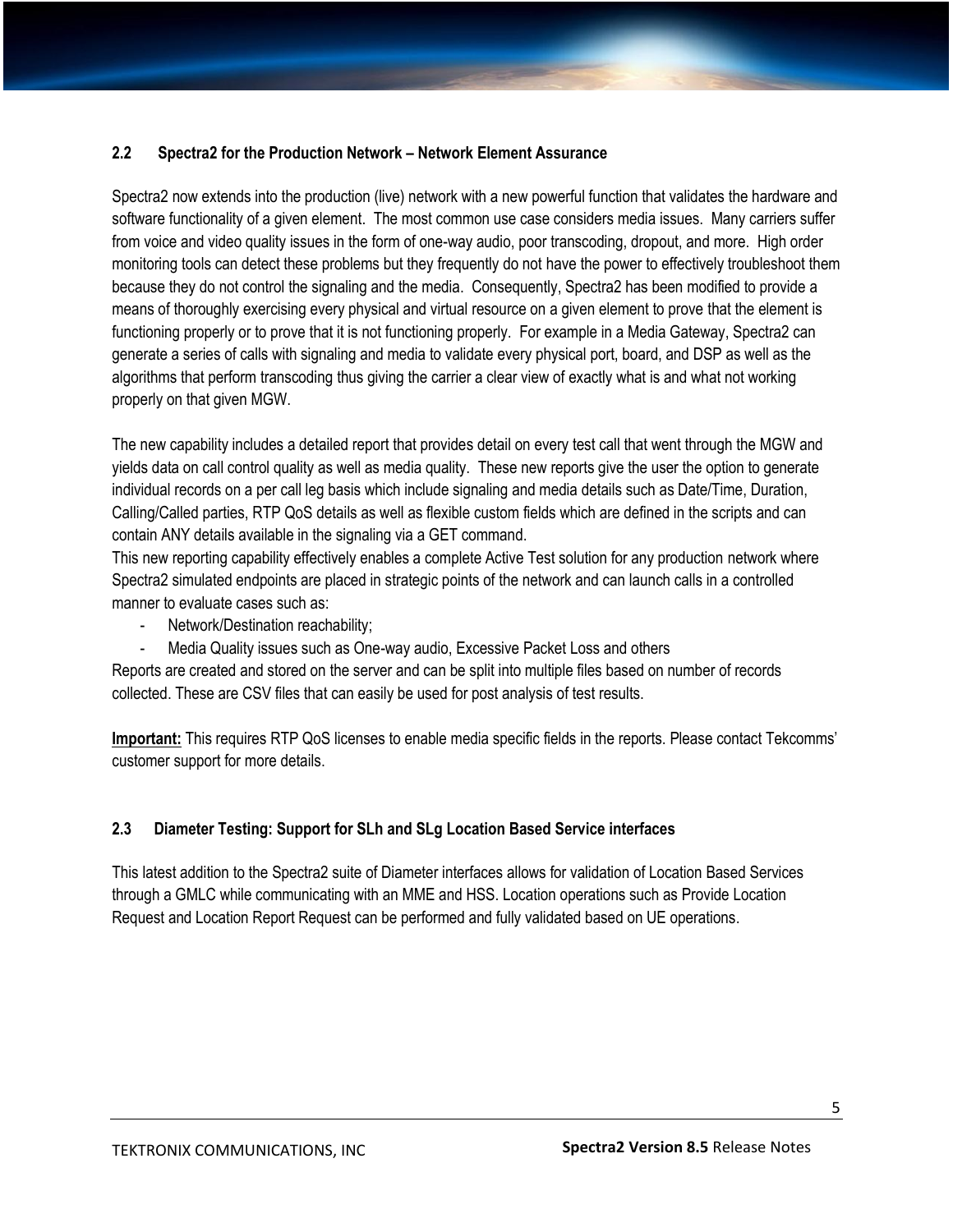

**Important:** This is a licensed feature. Please contact Tekcomms' customer support for more details.

# <span id="page-5-0"></span>**3 System Product Enhancements**

Spectra2 v8.5 contains the following enhancements:

#### <span id="page-5-1"></span>**3.1 Diameter**

#### **CT-1328 Some Diameter Rx AVP values should be added** Decode enhancements to add the following values:

- For Specific-Action AVP: INDICATION\_OF\_FAILD\_RESOURCES\_ALLOCATION(9)
- For Experimental-Result-Code AVP: REQUESTED\_SERVICE\_NOT\_AUTHORIZED (5063)
- For Flow-Usage AVP: AF SIGNALLING (2)

#### **CT-1347 Support for SLh and SLg Diameter interfaces (LBS)**

New support for the following Location Based Services Diameter interfaces:

- SLh interface between GMLC (Gateway Mobile Location Center) and HSS (Home Subscriber Server) based on 3GPP 29.173 Release 10
- SLg interface between GMLC (Gateway Mobile Location Center) and MME (Mobility Management Entity) based on 3GPP 29.172 Release 10

#### **CT-2130 Expanded UE limits for Cx/Dx/Sh UE Profiles** The existing 65,535 UE count limit in place for this profile has been lifted and now can go upwards of 3 million. A warning may still appear on the event log when more than 192,000 entries are configured but can be otherwise ignored and will not affect the system performance.

#### <span id="page-5-2"></span>**3.2 WebRTC**

#### **CT-1436 WebRTC Test solution**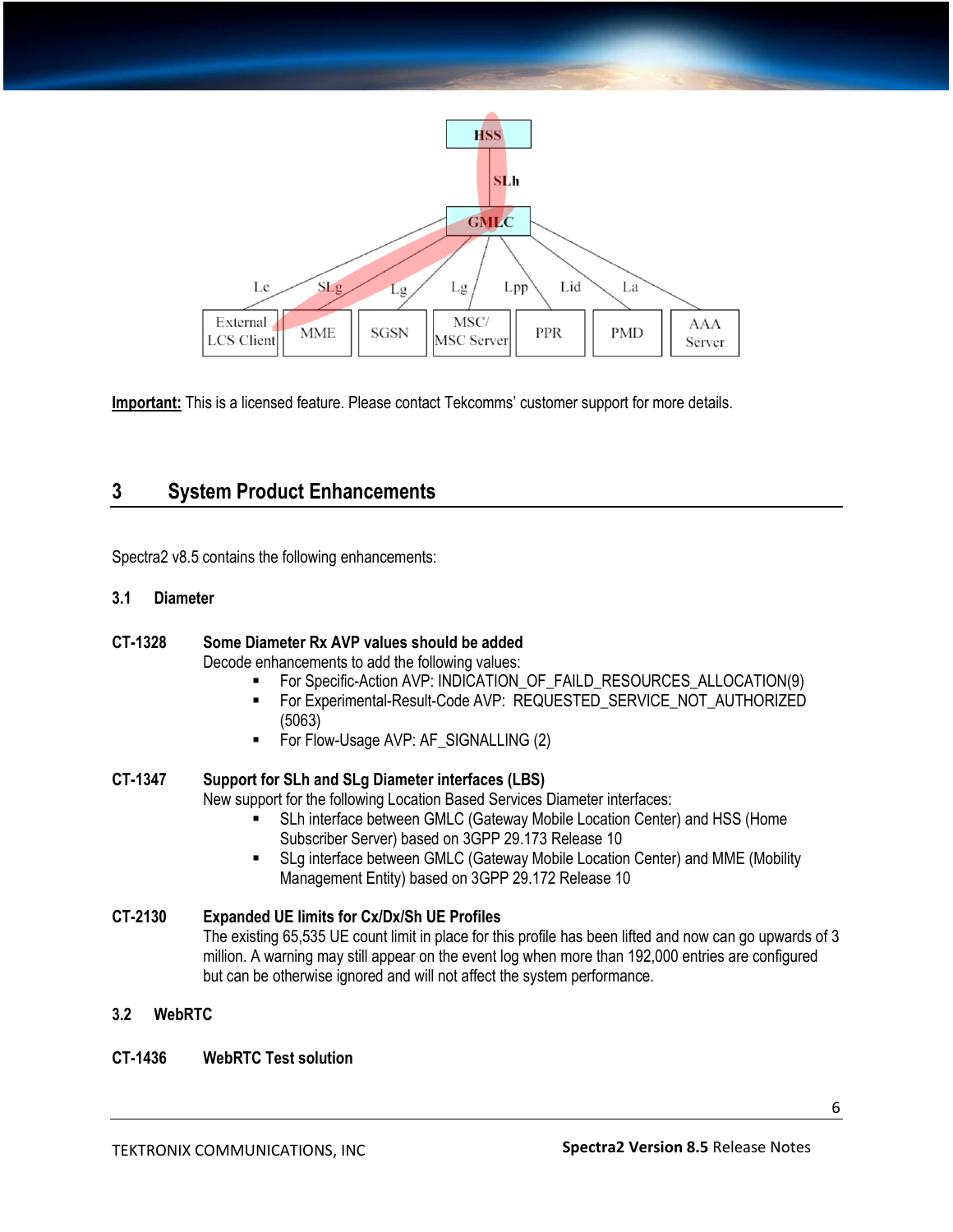Support for new HTTP, JSON, ICE/STUN and DTLS signaling and media capabilities as part of WebRTC Client simulation solution for validating Web Interworking gateways.

#### <span id="page-6-0"></span>**3.3 Reporting**

#### **CT-1799 Spectra2 for the Production Network – Network Element Assurance - Generator based Call Detail Report**

Support for a new generator based call report with fixed and customized signaling and media fields. The report includes correlated details gathered from the signaling and media sessions of individual call legs in SIP Generator scripts.

#### <span id="page-6-1"></span>**3.4 XCAP**

#### **CT-2127 XCAP URI file extension enhancement**

This version now includes support for defining XCAP URI index file extension without automatically assigning ".xml". This field can now be used to specify any file type.